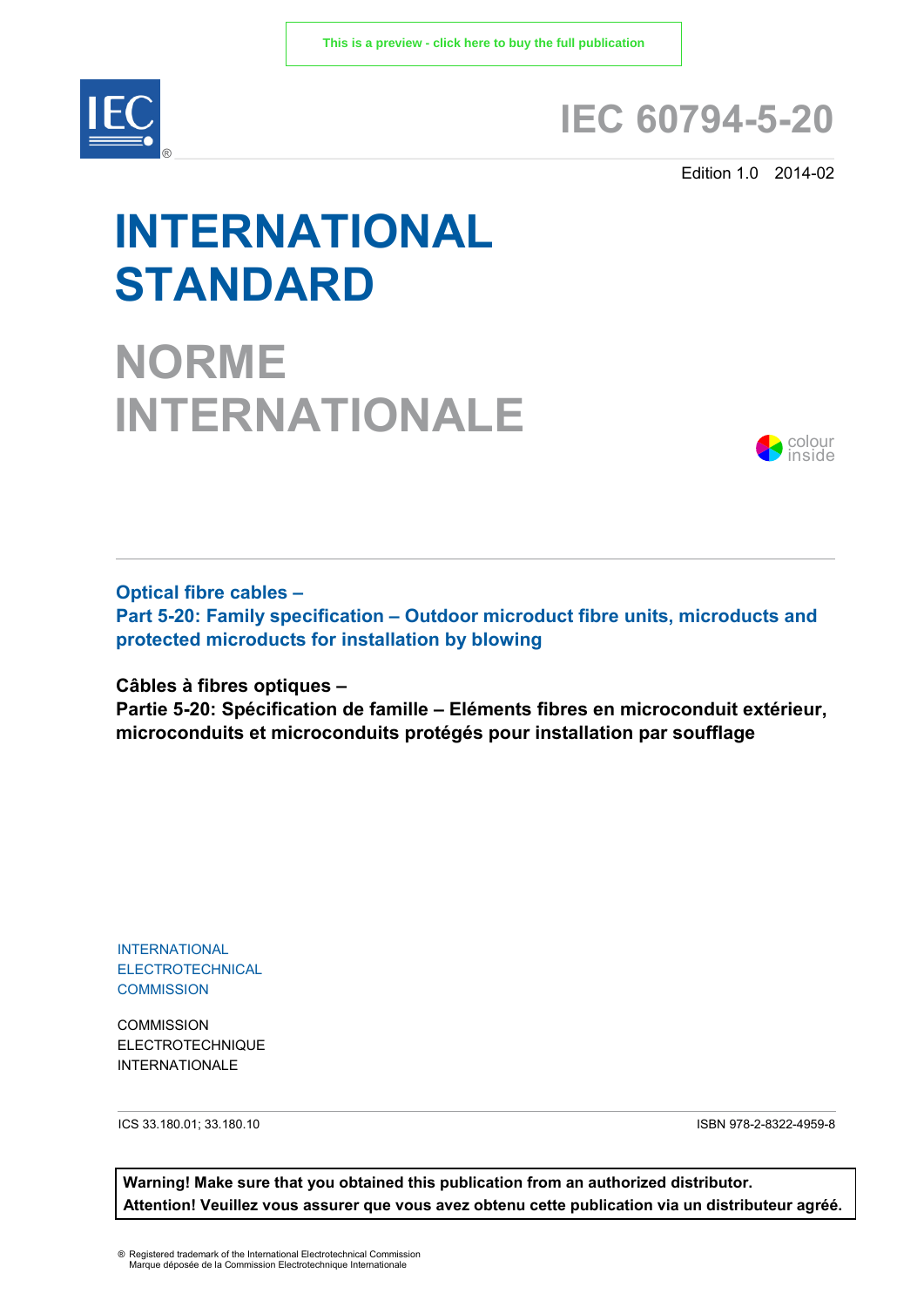$-2-$ 

IEC 60794-5-20:2014 © IEC 2014

# **CONTENTS**

| 1              |              |                                                                            |  |  |
|----------------|--------------|----------------------------------------------------------------------------|--|--|
| 2              |              |                                                                            |  |  |
| 3              |              |                                                                            |  |  |
| 4              |              |                                                                            |  |  |
|                |              |                                                                            |  |  |
|                | 4.1<br>4.1.1 |                                                                            |  |  |
|                | 412          |                                                                            |  |  |
|                | 4.1.3        |                                                                            |  |  |
|                | 4.1.4        |                                                                            |  |  |
|                | 4.1.5        |                                                                            |  |  |
|                | 4.1.6        |                                                                            |  |  |
|                | 4.2          |                                                                            |  |  |
|                | 4.3          |                                                                            |  |  |
|                | 4.3.1        |                                                                            |  |  |
|                | 4.3.2        |                                                                            |  |  |
|                | 4.3.3        |                                                                            |  |  |
| 5              |              |                                                                            |  |  |
|                |              |                                                                            |  |  |
|                | 5.1          |                                                                            |  |  |
|                | 5.2          | Family requirements and test conditions for microduct fibre unit tests  12 |  |  |
|                | 5.3          |                                                                            |  |  |
|                | 5.4          |                                                                            |  |  |
|                | 5.5          |                                                                            |  |  |
|                | 5.6          |                                                                            |  |  |
|                | 5.7          |                                                                            |  |  |
|                | 5.8          |                                                                            |  |  |
|                | 5.9          |                                                                            |  |  |
|                | 5.10         |                                                                            |  |  |
|                | 5.11         |                                                                            |  |  |
|                | 5.12         |                                                                            |  |  |
| 6              |              |                                                                            |  |  |
|                | 6.1          |                                                                            |  |  |
|                | 6.2          |                                                                            |  |  |
|                | 6.3          |                                                                            |  |  |
|                | 6.4          |                                                                            |  |  |
|                | 6.5          |                                                                            |  |  |
|                | 6.6          |                                                                            |  |  |
|                | 6.7          |                                                                            |  |  |
|                | 6.8          |                                                                            |  |  |
|                | 6.9          |                                                                            |  |  |
|                | 6.10         |                                                                            |  |  |
|                | 6.11         |                                                                            |  |  |
| $\overline{7}$ |              |                                                                            |  |  |
|                |              |                                                                            |  |  |
|                | 7.1          |                                                                            |  |  |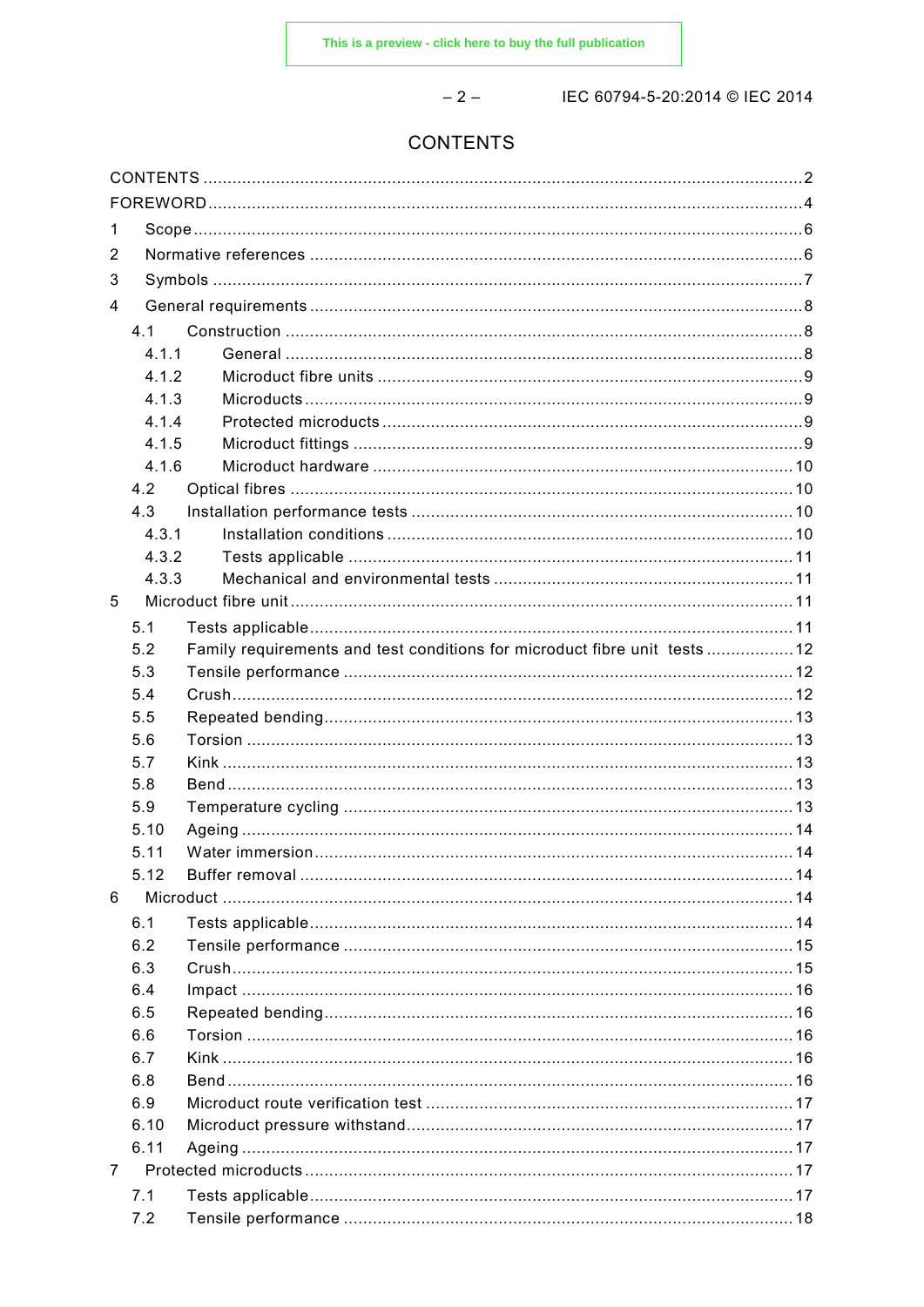IEC 60794-5-20:2014 © IEC 2014

| ×<br>M.<br>۰. |  |
|---------------|--|
|---------------|--|

| 7.3        |                                                                                         |  |
|------------|-----------------------------------------------------------------------------------------|--|
| 7.4        |                                                                                         |  |
| 7.5        |                                                                                         |  |
| 7.6        |                                                                                         |  |
| 7.7<br>7.8 |                                                                                         |  |
| 7.9        |                                                                                         |  |
| 7.10       |                                                                                         |  |
|            | Annex A (informative) Examples of microduct fibre units, microducts, and protected      |  |
|            | Annex B (informative) Product descriptions (blank detail specification and minimum      |  |
|            |                                                                                         |  |
|            |                                                                                         |  |
| D.1        |                                                                                         |  |
| D.2        |                                                                                         |  |
|            | Annex E (normative) IEC 60794-1-21 Method Exx - Microduct inner clearance test30        |  |
| E.1        |                                                                                         |  |
| E.2        |                                                                                         |  |
| E.3        |                                                                                         |  |
| E.4        |                                                                                         |  |
| E.5<br>E.6 |                                                                                         |  |
| E.7        |                                                                                         |  |
|            |                                                                                         |  |
|            |                                                                                         |  |
|            |                                                                                         |  |
|            |                                                                                         |  |
|            |                                                                                         |  |
|            | Table 2 - Tests applicable for mechanical and environmental performance of              |  |
|            |                                                                                         |  |
|            | Table 3 - Tests applicable for mechanical and environmental performance of microduct 15 |  |
|            | Table 4 - Tests applicable for mechanical and environmental performance of              |  |
|            |                                                                                         |  |
|            |                                                                                         |  |
|            |                                                                                         |  |
|            |                                                                                         |  |
|            |                                                                                         |  |
|            |                                                                                         |  |
|            |                                                                                         |  |
|            | Table D.1 - Multimode maximum cable attenuation coefficient (dB/km) 28                  |  |
|            | Table D.2 - Single-mode maximum cable attenuation coefficient (dB/km) - Premises        |  |
|            | Table D.3 - Single-mode maximum cable attenuation coefficient (dB/km) - All other       |  |
|            |                                                                                         |  |
|            |                                                                                         |  |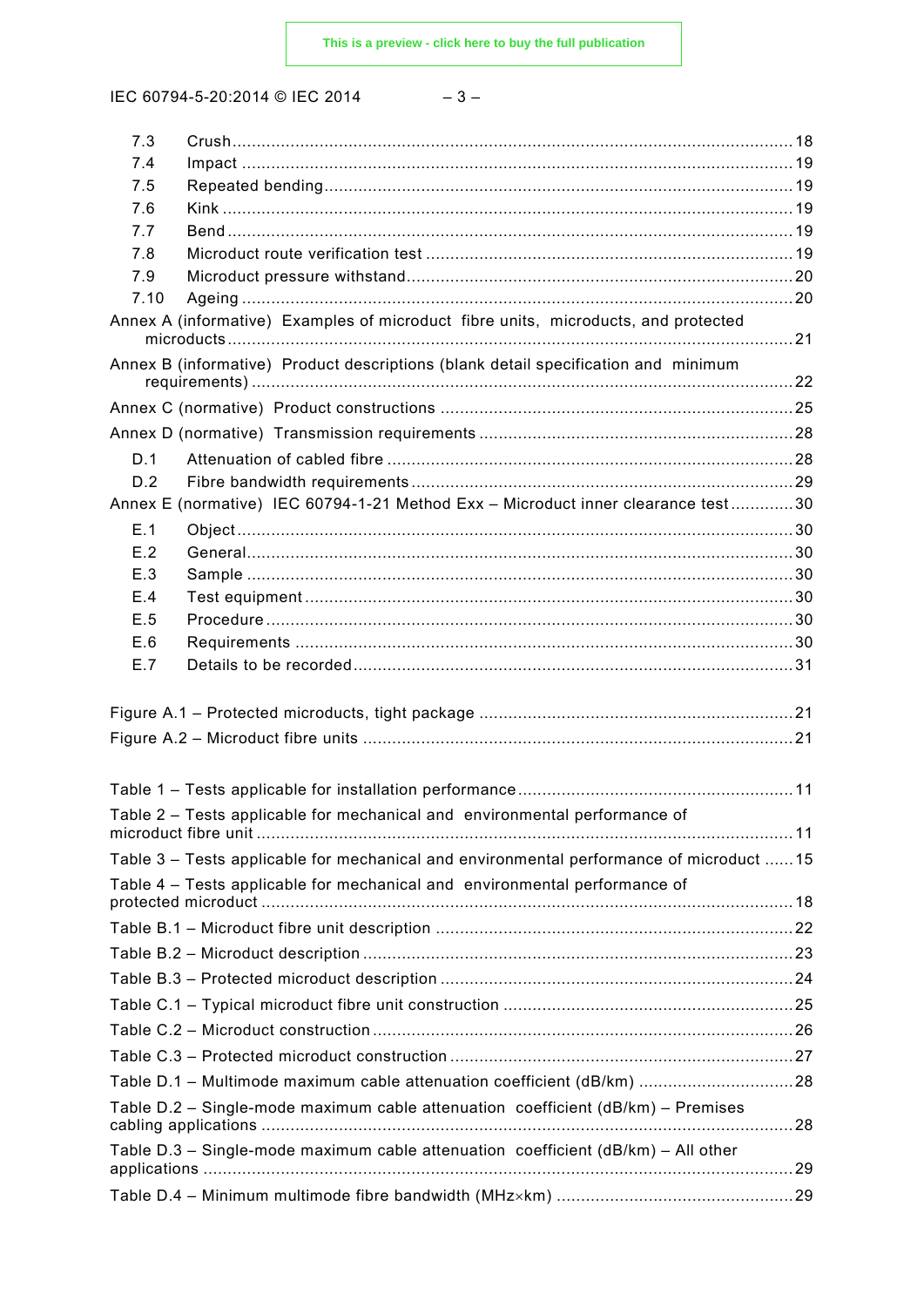$-4 -$  IEC 60794-5-20:2014 © IEC 2014

#### INTERNATIONAL ELECTROTECHNICAL COMMISSION \_\_\_\_\_\_\_\_\_\_\_\_

#### **OPTICAL FIBRE CABLES –**

#### **Part 5-20: Family specification – Outdoor microduct fibre units, microducts and protected microducts for installation by blowing**

#### FOREWORD

- 1) The International Electrotechnical Commission (IEC) is a worldwide organization for standardization comprising all national electrotechnical committees (IEC National Committees). The object of IEC is to promote international co-operation on all questions concerning standardization in the electrical and electronic fields. To this end and in addition to other activities, IEC publishes International Standards, Technical Specifications, Technical Reports, Publicly Available Specifications (PAS) and Guides (hereafter referred to as "IEC Publication(s)"). Their preparation is entrusted to technical committees; any IEC National Committee interested in the subject dealt with may participate in this preparatory work. International, governmental and nongovernmental organizations liaising with the IEC also participate in this preparation. IEC collaborates closely with the International Organization for Standardization (ISO) in accordance with conditions determined by agreement between the two organizations.
- 2) The formal decisions or agreements of IEC on technical matters express, as nearly as possible, an international consensus of opinion on the relevant subjects since each technical committee has representation from all interested IEC National Committees.
- 3) IEC Publications have the form of recommendations for international use and are accepted by IEC National Committees in that sense. While all reasonable efforts are made to ensure that the technical content of IEC Publications is accurate, IEC cannot be held responsible for the way in which they are used or for any misinterpretation by any end user.
- 4) In order to promote international uniformity, IEC National Committees undertake to apply IEC Publications transparently to the maximum extent possible in their national and regional publications. Any divergence between any IEC Publication and the corresponding national or regional publication shall be clearly indicated in the latter.
- 5) IEC itself does not provide any attestation of conformity. Independent certification bodies provide conformity assessment services and, in some areas, access to IEC marks of conformity. IEC is not responsible for any services carried out by independent certification bodies.
- 6) All users should ensure that they have the latest edition of this publication.
- 7) No liability shall attach to IEC or its directors, employees, servants or agents including individual experts and members of its technical committees and IEC National Committees for any personal injury, property damage or other damage of any nature whatsoever, whether direct or indirect, or for costs (including legal fees) and expenses arising out of the publication, use of, or reliance upon, this IEC Publication or any other IEC Publications.
- 8) Attention is drawn to the Normative references cited in this publication. Use of the referenced publications is indispensable for the correct application of this publication.
- 9) Attention is drawn to the possibility that some of the elements of this IEC Publication may be the subject of patent rights. IEC shall not be held responsible for identifying any or all such patent rights.

International Standard IEC 60794-5-20 has been prepared by subcommittee 86A: Fibres and cables,of IEC technical committee 86: Fibre optics.

This bilingual version (2017-10) corresponds to the monolingual English version, published in 2014-02.

The text of this standard is based on the following documents:

| CDV          | Report on voting |
|--------------|------------------|
| 86A/1497/CDV | 86A/1543/RVC     |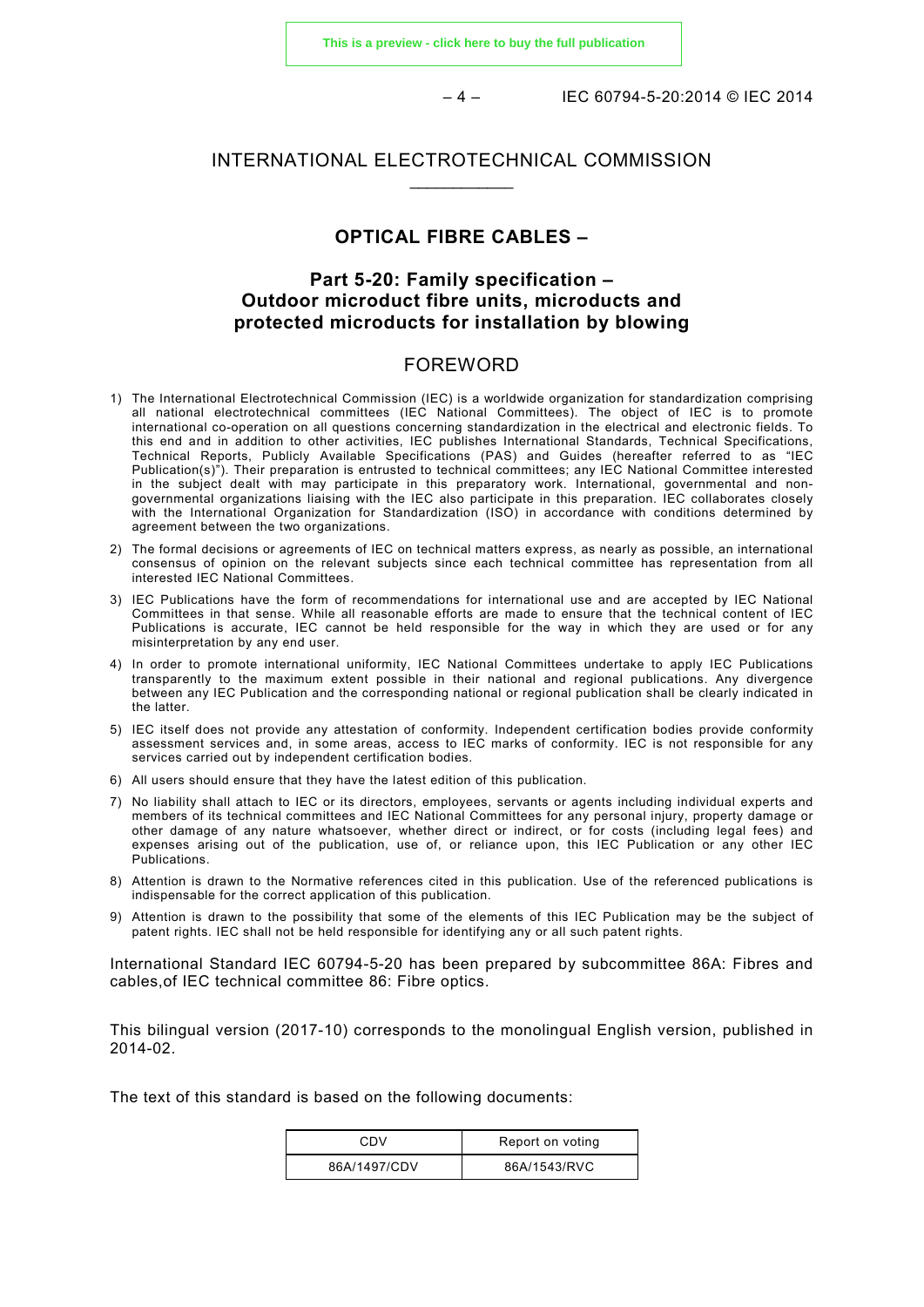IEC 60794-5-20:2014 © IEC 2014 – 5 –

Full information on the voting for the approval of this standard can be found in the report on voting indicated in the above table.

The French version of this standard has not been voted upon.

This publication has been drafted in accordance with the ISO/IEC Directives, Part 2.

A list of all parts of IEC 60794 series, published under the general title *Optical fibre cables*, can be found on the IEC website.

The committee has decided that the contents of this publication will remain unchanged until the stability date indicated on the IEC web site under "http://webstore.iec.ch" in the data related to the specific publication. At this date, the publication will be

- reconfirmed,
- withdrawn.
- replaced by a revised edition, or
- amended.

**IMPORTANT – The 'colour inside' logo on the cover page of this publication indicates that it contains colours which are considered to be useful for the correct understanding of its contents. Users should therefore print this document using a colour printer.**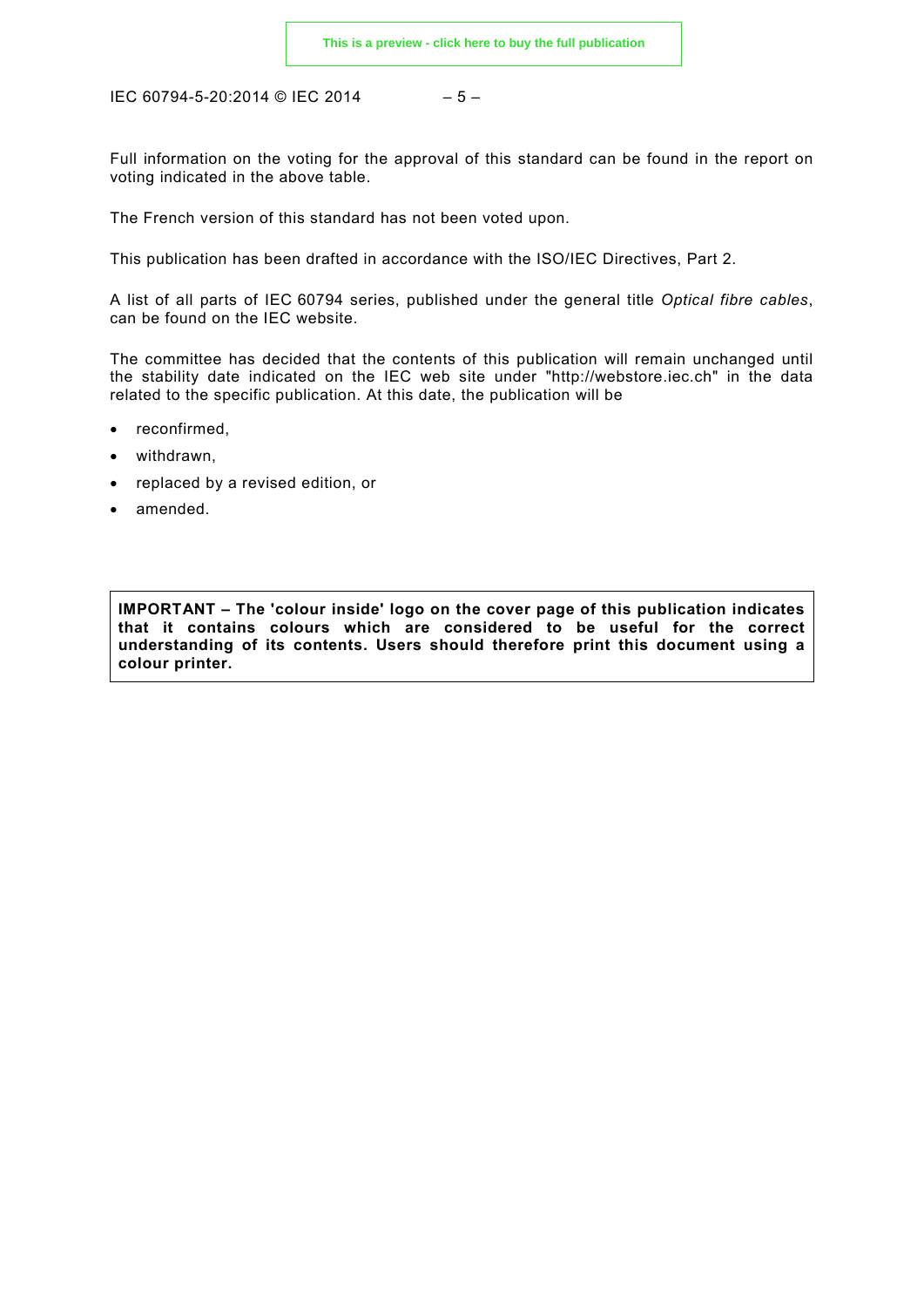$-6 -$  IEC 60794-5-20:2014 © IEC 2014

#### **OPTICAL FIBRE CABLES –**

#### **Part 5-20: Family specification – Outdoor microduct fibre units, microducts and protected microducts for installation by blowing**

#### **1 Scope**

This part of IEC 60794 is a family specification that covers outdoor microduct fibre units and corresponding microducts and protected microducts for installation by blowing. The protected microducts are intended for duct, directly buried or lashed applications.

Microduct fibre units differ from microduct optical fibre cables (see IEC 60794-5-10) in that they provide less protection to the fibres that they contain. Specifically, microduct fibre units rely on the structure of the microduct, protected microduct or appropriate housing to support installation and to provide additional mechanical protection for the optical fibre over the lifetime of the product.

Systems built with components covered by this standard are subject to the requirements of sectional specification IEC 60794-5 where applicable.

Annex A gives examples of microduct optical fibre units and microducts.

Annex B describes a blank detail specification for outdoor microduct fibre units and the associated microducts and incorporates some minimum requirements. Detail product specifications may be prepared on the basis of this family specification using Annex B as a guide. Annex C provides normative product constructions for microduct optical fibre units, microducts and protected microducts.

The parameters specified in this standard may be affected by measurement uncertainty arising either from measurement errors or calibration errors due to lack of suitable standards. Acceptance criteria should be interpreted with respect to this consideration.

The number of fibres tested is intended to be representative of the microduct fibre unit design and should be agreed between the customer and supplier.

#### **2 Normative references**

The following documents, in whole or in part, are normatively referenced in this document and are indispensable for its application. For dated references, only the edition cited applies. For undated references, the latest edition of the referenced document (including any amendments) applies.

IEC 60304, *Standard colours for insulation for low-frequency cables and wires*

IEC 60793-1-40, *Optical fibres – Part 1-40: Measurement methods and test procedures – Attenuation*

IEC 60793-1-53, Optical fibres – Part 1-53: Measurement methods and test procedures – Water immersion

IEC 60793-2-10, *Optical fibres – Part 2-10: Product specifications – Sectional specification for category A1 multimode fibres*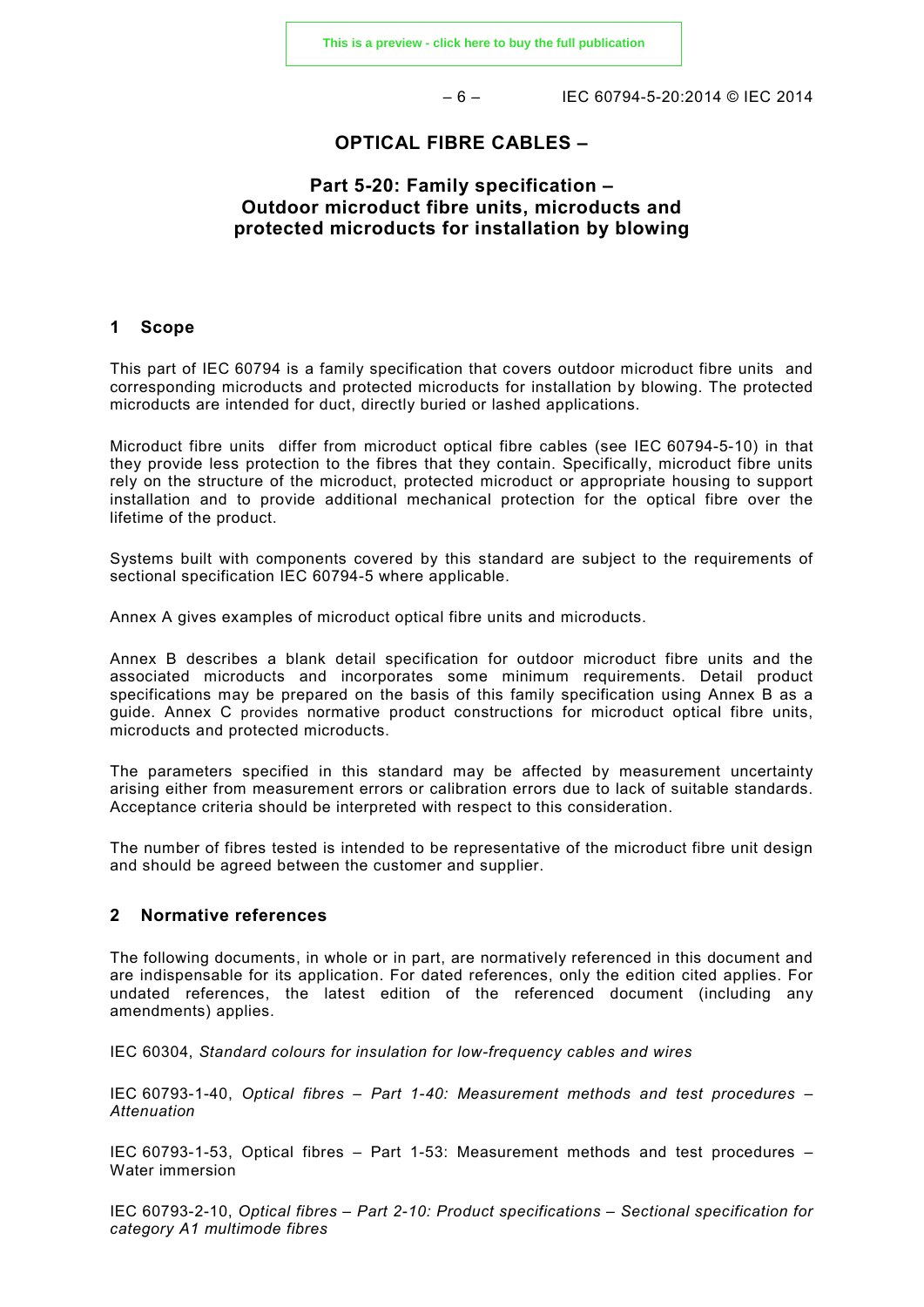IEC 60794-5-20:2014 © IEC 2014 – 7 –

IEC 60793-2-50, *Optical fibres – Part 2-50: Products specification – Sectional specification for class B single-mode fibres*

IEC 60794-1-1, *Optical fibre cables – Part 1-1: Generic specification – General*

IEC 60794-1-2, *Optical fibre cables – Part 1-2: Generic specification – Basic optical cable test procedures*

IEC 60794-1-21, *Optical fibre cables – Part 1-21: Generic specification – Basic optical cable test procedures – Mechanical test methods*

IEC 60794-1-22, *Optical fibre cables – Part 1-22: Generic specificaiton – Basic optical cable test procedures – Environmental test methods*

IEC 60794-3:2001, *Optical fibre cables – Part 3: Sectional specification – Outdoor cables*

IEC 60794-5, *Optical fibre cables – Part 5: Sectional specification – Microduct cabling for installation by blowing*

IEC 60794-5-10, *Optical fibre cables – Part 5-10: Family specification – Outdoor microduct optical fibre cables, microducts and protected microducts for installation by blowing*

IEC 60811-202, *Electric and optical fibre cables – Test methods for non-metallic materials – Part 202: General tests – Measurement of thickness of non-metallic sheath*

IEC 60811-203, *Electric and optical fibre cables – Test methods for non-metallic materials – Part 203: General tests – Measurement of overall dimensions*

IEC 60811-501, *Electric and optical fibre cables – Test methods for non-metallic materials – Part 501: Mechanical tests – Tests for determining the mechanical properties of insulating and sheathing compounds*

IEC 60811-601, *Electric and optical fibre cables – Test methods for non-metallic materials – Part 601: Physical tests – Measurement of the drop-point of filling compounds*

IEC 60811-602, *Electric and optical fibre cables – Test methods for non-metallic materials – Part 602: Physical tests – Separation of oil in filling compounds*

IEC 60811-604, *Electric and optical fibre cables – Test methods for non-metallic materials – Part 604: Physical tests – Measurement of absence of corrosive components in filling compounds*

ISO/IEC 11801, *Information technology − Generic cabling for customers premises*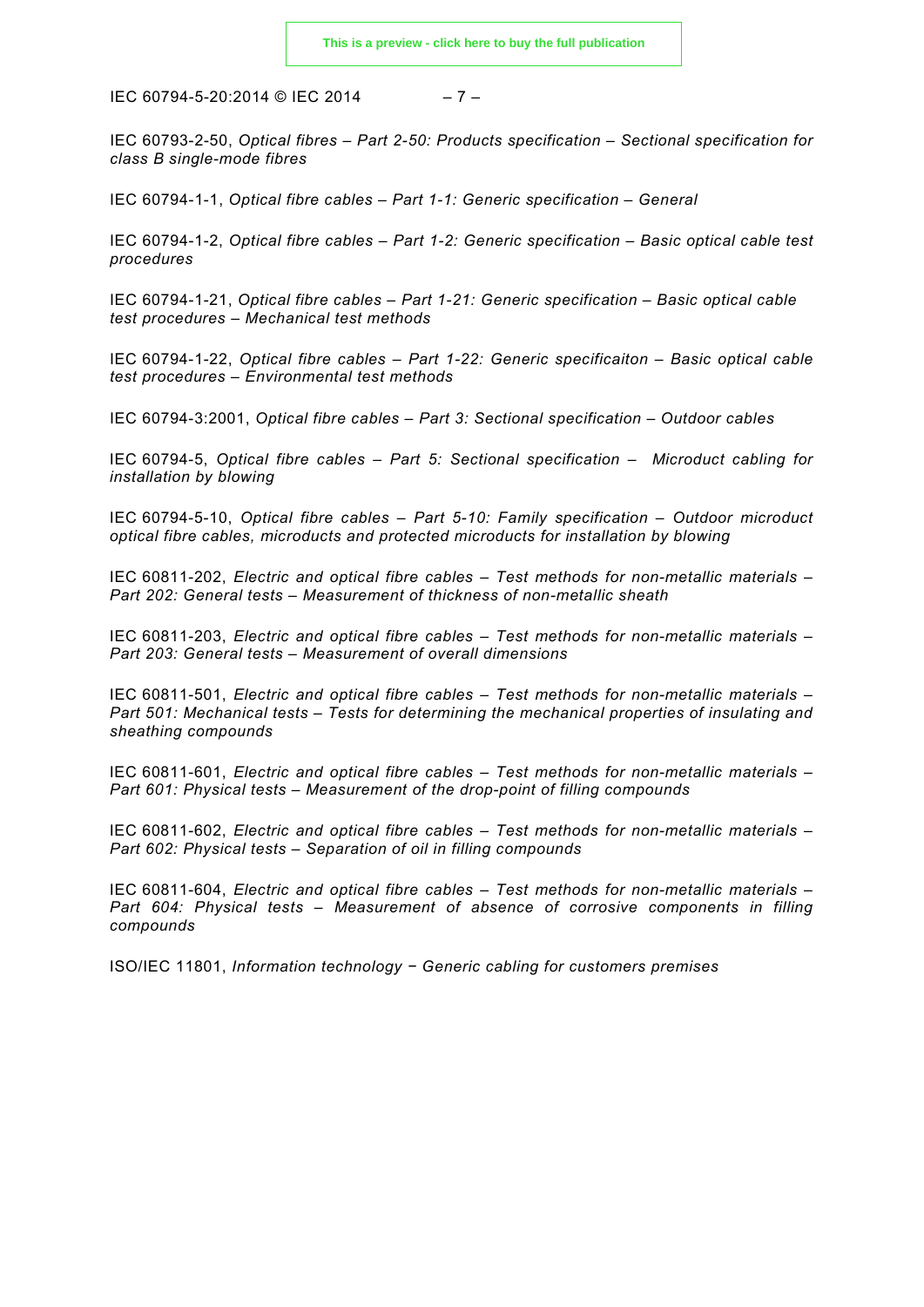$-32-$ 

IEC 60794-5-20:2014 © IEC 2014

# SOMMAIRE

| 1 |       |                                                                         |  |
|---|-------|-------------------------------------------------------------------------|--|
| 2 |       |                                                                         |  |
| 3 |       |                                                                         |  |
| 4 |       |                                                                         |  |
|   | 4.1   |                                                                         |  |
|   | 4.1.1 |                                                                         |  |
|   | 4.1.2 |                                                                         |  |
|   | 4.1.3 |                                                                         |  |
|   | 4.1.4 |                                                                         |  |
|   | 4.1.5 |                                                                         |  |
|   | 4.1.6 |                                                                         |  |
|   | 4.2   |                                                                         |  |
|   | 4.3   |                                                                         |  |
|   | 4.3.1 |                                                                         |  |
|   | 4.3.2 |                                                                         |  |
|   | 4.3.3 |                                                                         |  |
| 5 |       |                                                                         |  |
|   | 5.1   |                                                                         |  |
|   | 5.2   | Exigences de famille et conditions d'essai pour les essais des éléments |  |
|   | 5.3   |                                                                         |  |
|   | 5.4   |                                                                         |  |
|   | 5.5   |                                                                         |  |
|   | 5.6   |                                                                         |  |
|   | 5.7   |                                                                         |  |
|   | 5.8   |                                                                         |  |
|   | 5.9   |                                                                         |  |
|   | 5.10  |                                                                         |  |
|   | 5.11  |                                                                         |  |
|   | 5.12  |                                                                         |  |
| 6 |       |                                                                         |  |
|   | 6.1   |                                                                         |  |
|   | 6.2   |                                                                         |  |
|   | 6.3   |                                                                         |  |
|   | 6.4   |                                                                         |  |
|   | 6.5   |                                                                         |  |
|   | 6.6   |                                                                         |  |
|   | 6.7   |                                                                         |  |
|   | 6.8   |                                                                         |  |
|   | 6.9   |                                                                         |  |
|   | 6.10  |                                                                         |  |
|   | 6.11  |                                                                         |  |
| 7 |       |                                                                         |  |
|   | 7.1   |                                                                         |  |
|   | 7.2   |                                                                         |  |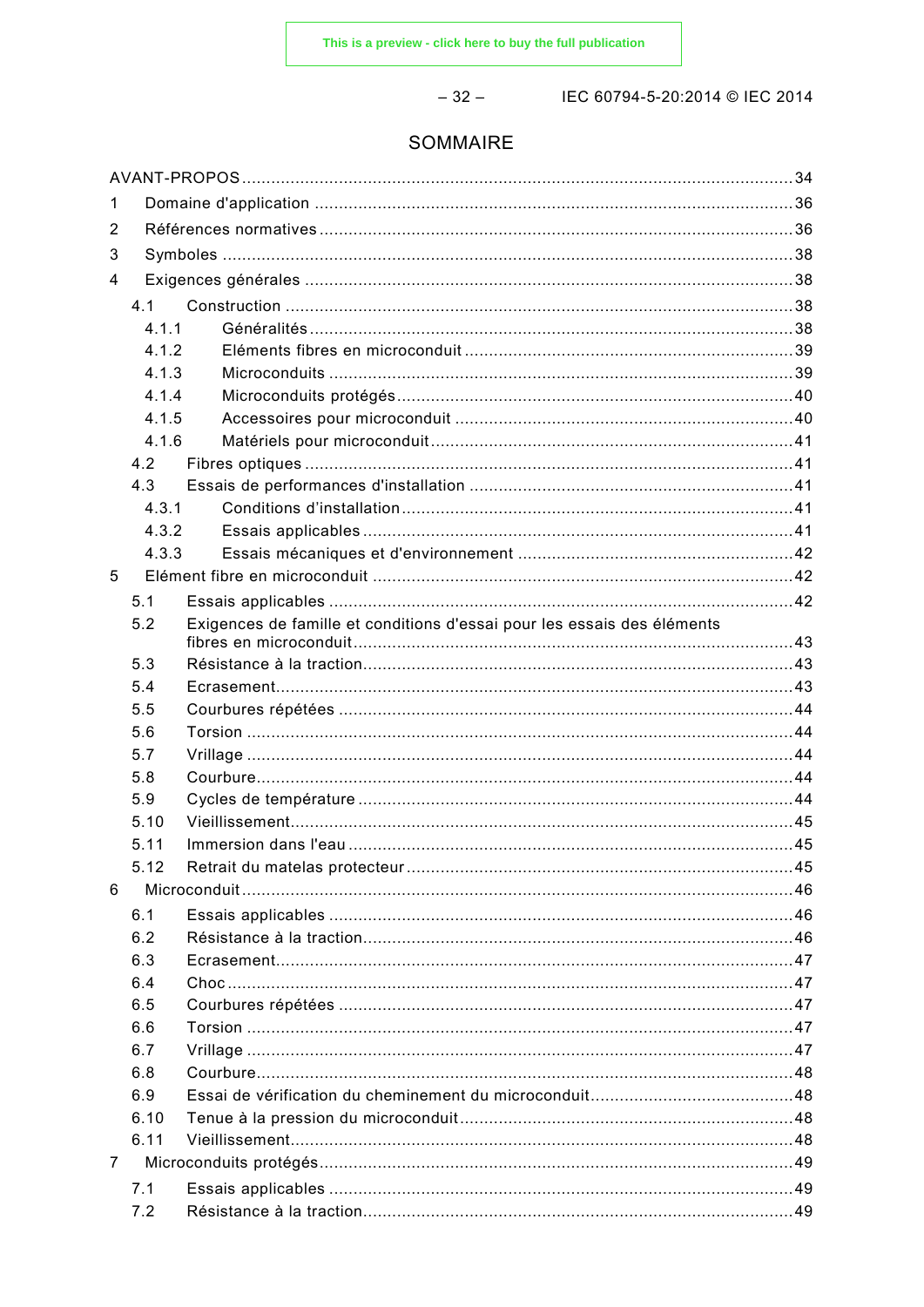IEC 60794-5-20:2014 © IEC 2014 – 33 –

| 7.3         |                                                                                      |  |
|-------------|--------------------------------------------------------------------------------------|--|
| 7.4         |                                                                                      |  |
| 7.5         |                                                                                      |  |
| 7.6         |                                                                                      |  |
| 7.7         |                                                                                      |  |
| 7.8         |                                                                                      |  |
| 7.9<br>7.10 |                                                                                      |  |
|             | Annexe A (informative) Exemples d'éléments fibres en microconduit, de microconduits  |  |
|             |                                                                                      |  |
|             | Annexe B (informative) Descriptions de produits (spécification particulière-cadre et |  |
|             |                                                                                      |  |
|             |                                                                                      |  |
| D.1         |                                                                                      |  |
| D.2         |                                                                                      |  |
|             | Annexe E (normative) IEC 60794-1-21, Méthode Exx - Essai relatif au jeu interne du   |  |
| E.1         |                                                                                      |  |
| E.2         |                                                                                      |  |
| E.3         |                                                                                      |  |
| E.4         |                                                                                      |  |
| E.5         |                                                                                      |  |
| E.6         |                                                                                      |  |
| E.7         |                                                                                      |  |
|             |                                                                                      |  |
|             |                                                                                      |  |
|             |                                                                                      |  |
|             |                                                                                      |  |
|             |                                                                                      |  |
|             | Tableau 2 – Essais applicables aux performances mécaniques et environnementales      |  |
|             | Tableau 3 - Essais applicables aux performances mécaniques et environnementales      |  |
|             |                                                                                      |  |
|             | Tableau 4 - Essais applicables aux performances mécaniques et environnementales      |  |
|             |                                                                                      |  |
|             |                                                                                      |  |
|             |                                                                                      |  |
|             |                                                                                      |  |
|             | Tableau C.1 - Construction typique d'un élément fibre en microconduit 56             |  |
|             |                                                                                      |  |
|             |                                                                                      |  |
|             | Tableau D.1 - Affaiblissement linéique maximal des câbles multimodaux (dB/km)59      |  |
|             | Tableau D.2 - Affaiblissement linéique maximal des câbles unimodaux (dB/km) -        |  |
|             |                                                                                      |  |
|             | Tableau D.3 - Affaiblissement linéique maximal des câbles unimodaux (dB/km) -        |  |
|             | Tableau D.4 - Largeur de bande minimale des fibres multimodales (MHzxkm) 60          |  |
|             |                                                                                      |  |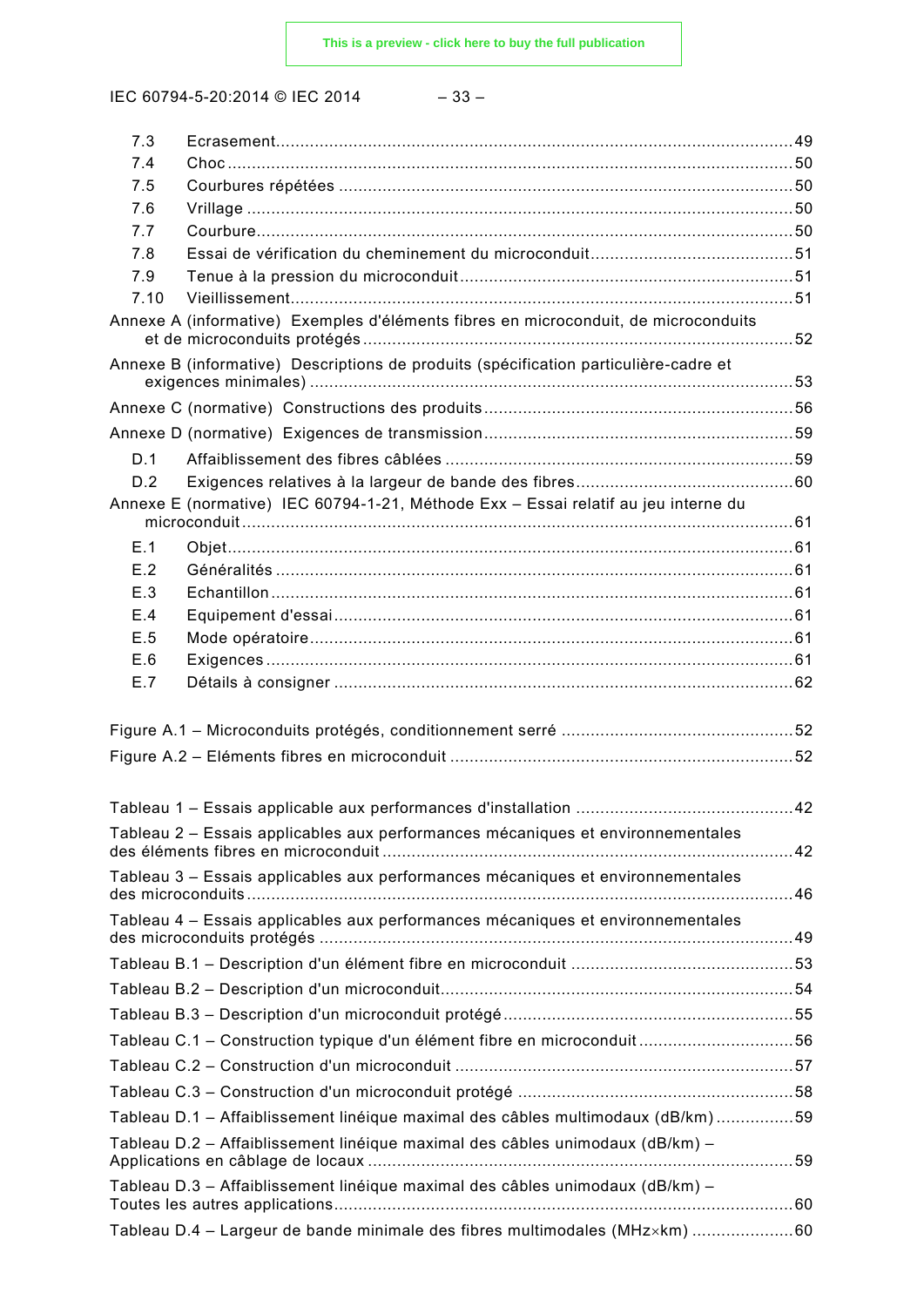$-34 -$  IEC 60794-5-20:2014 © IEC 2014

#### COMMISSION ÉLECTROTECHNIQUE INTERNATIONALE

\_\_\_\_\_\_\_\_\_\_\_\_

# **CÂBLES À FIBRES OPTIQUES –**

#### **Partie 5-20: Spécification de famille – Eléments fibres en microconduit extérieur, microconduits et microconduits protégés pour installation par soufflage**

#### AVANT-PROPOS

- 1) La Commission Electrotechnique Internationale (IEC) est une organisation mondiale de normalisation composée de l'ensemble des comités électrotechniques nationaux (Comités nationaux de l'IEC). L'IEC a pour objet de favoriser la coopération internationale pour toutes les questions de normalisation dans les domaines de l'électricité et de l'électronique. A cet effet, l'IEC – entre autres activités – publie des Normes internationales, des Spécifications techniques, des Rapports techniques, des Spécifications accessibles au public (PAS) et des Guides (ci-après dénommés "Publication(s) de l'IEC"). Leur élaboration est confiée à des comités d'études, aux travaux desquels tout Comité national intéressé par le sujet traité peut participer. Les organisations internationales, gouvernementales et non gouvernementales, en liaison avec l'IEC, participent également aux travaux. L'IEC collabore étroitement avec l'Organisation Internationale de Normalisation (ISO), selon des conditions fixées par accord entre les deux organisations.
- 2) Les décisions ou accords officiels de l'IEC concernant les questions techniques représentent, dans la mesure du possible, un accord international sur les sujets étudiés, étant donné que les Comités nationaux de l'IEC intéressés sont représentés dans chaque comité d'études.
- 3) Les Publications de l'IEC se présentent sous la forme de recommandations internationales et sont agréées comme telles par les Comités nationaux de l'IEC. Tous les efforts raisonnables sont entrepris afin que l'IEC s'assure de l'exactitude du contenu technique de ses publications; l'IEC ne peut pas être tenue responsable de l'éventuelle mauvaise utilisation ou interprétation qui en est faite par un quelconque utilisateur final.
- 4) Dans le but d'encourager l'uniformité internationale, les Comités nationaux de l'IEC s'engagent, dans toute la mesure possible, à appliquer de façon transparente les Publications de l'IEC dans leurs publications nationales et régionales. Toutes divergences entre toutes Publications de l'IEC et toutes publications nationales ou régionales correspondantes doivent être indiquées en termes clairs dans ces dernières.
- 5) L'IEC elle-même ne fournit aucune attestation de conformité. Des organismes de certification indépendants fournissent des services d'évaluation de conformité et, dans certains secteurs, accèdent aux marques de conformité de l'IEC. L'IEC n'est responsable d'aucun des services effectués par les organismes de certification indépendants.
- 6) Tous les utilisateurs doivent s'assurer qu'ils sont en possession de la dernière édition de cette publication.
- 7) Aucune responsabilité ne doit être imputée à l'IEC, à ses administrateurs, employés, auxiliaires ou mandataires, y compris ses experts particuliers et les membres de ses comités d'études et des Comités nationaux de l'IEC, pour tout préjudice causé en cas de dommages corporels et matériels, ou de tout autre dommage de quelque nature que ce soit, directe ou indirecte, ou pour supporter les coûts (y compris les frais de justice) et les dépenses découlant de la publication ou de l'utilisation de cette Publication de l'IEC ou de toute autre Publication de l'IEC, ou au crédit qui lui est accordé.
- 8) L'attention est attirée sur les références normatives citées dans cette publication. L'utilisation de publications référencées est obligatoire pour une application correcte de la présente publication.
- 9) L'attention est attirée sur le fait que certains des éléments de la présente Publication de l'IEC peuvent faire l'objet de droits de brevet. L'IEC ne saurait être tenue pour responsable de ne pas avoir identifié de tels droits de brevets et de ne pas avoir signalé leur existence.

La Norme internationale IEC 60794-5-20 a été établie par le sous-comité 86A: Fibres et câbles, du comité d'études 86 de l'IEC: Fibres optiques.

La présente version bilingue (2017-10) correspond à la version anglaise monolingue publiée en 2014-02.

Le texte anglais de cette norme est issu des documents 86A/1497/CDV et 86A/1543/RVC.

Le rapport de vote 86A/1543/RVC donne toute information sur le vote ayant abouti à l'approbation de cette norme.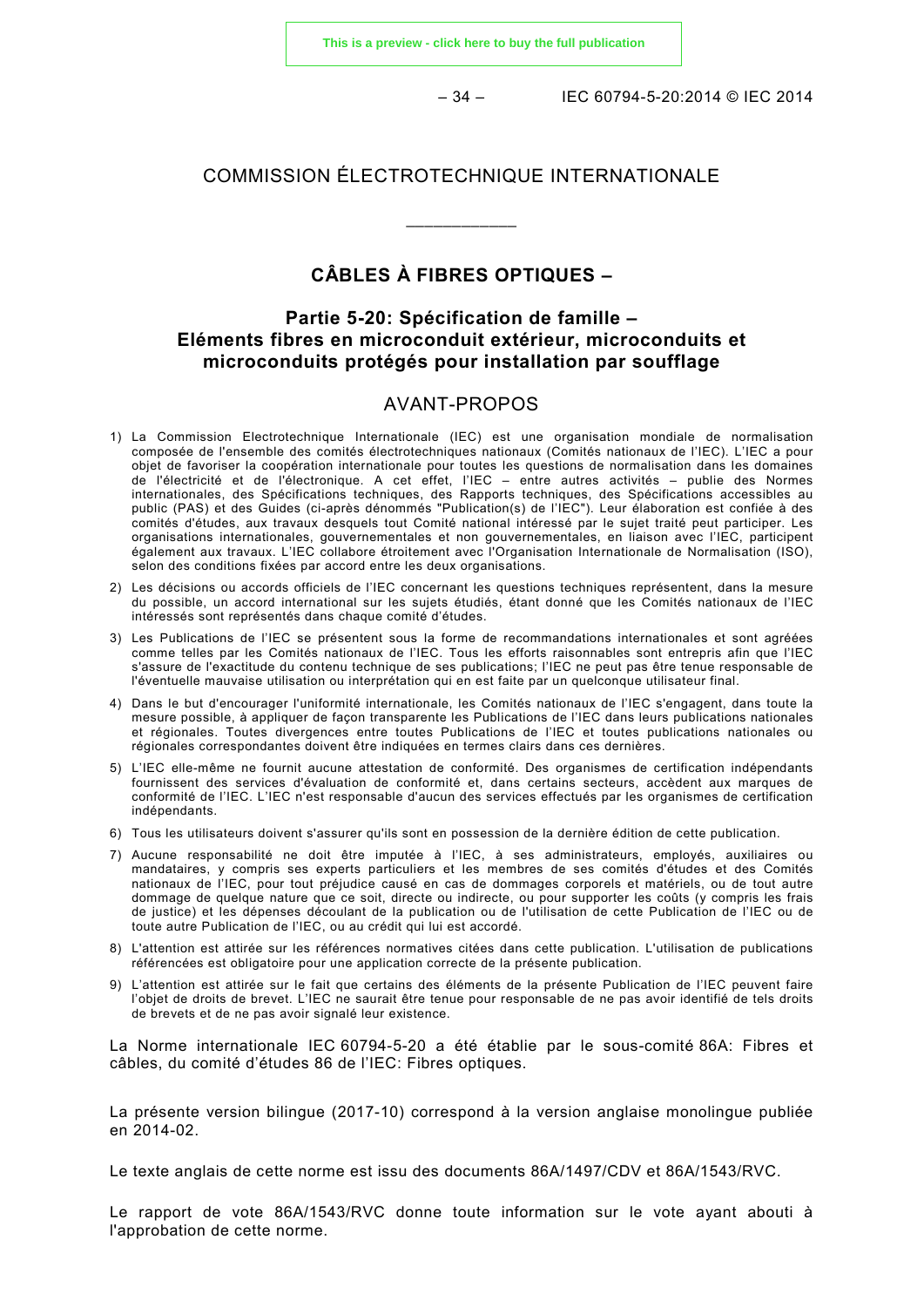IEC 60794-5-20:2014 © IEC 2014

$$
-35-
$$

La version française de cette norme n'a pas été soumise au vote.

Cette publication a été rédigée selon les Directives ISO/IEC, Partie 2.

Une liste de toutes les parties de la série IEC 60794, publiées sous le titre général *Câbles à fibres optiques*, peut être consultée sur le site web de l'IEC.

Le comité a décidé que le contenu de cette publication ne sera pas modifié avant la date de stabilité indiquée sur le site web de l'IEC sous «http://webstore.iec.ch» dans les données relatives à la publication recherchée. A cette date, la publication sera:

- reconduite.
- supprimée,
- remplacée par une édition révisée, ou
- amendée.

**IMPORTANT – Le logo «colour inside» qui se trouve sur la page de couverture de cette publication indique qu'elle contient des couleurs qui sont considérées comme utiles à une bonne compréhension de son contenu. Les utilisateurs devraient, par conséquent, imprimer cette publication en utilisant une imprimante couleur.**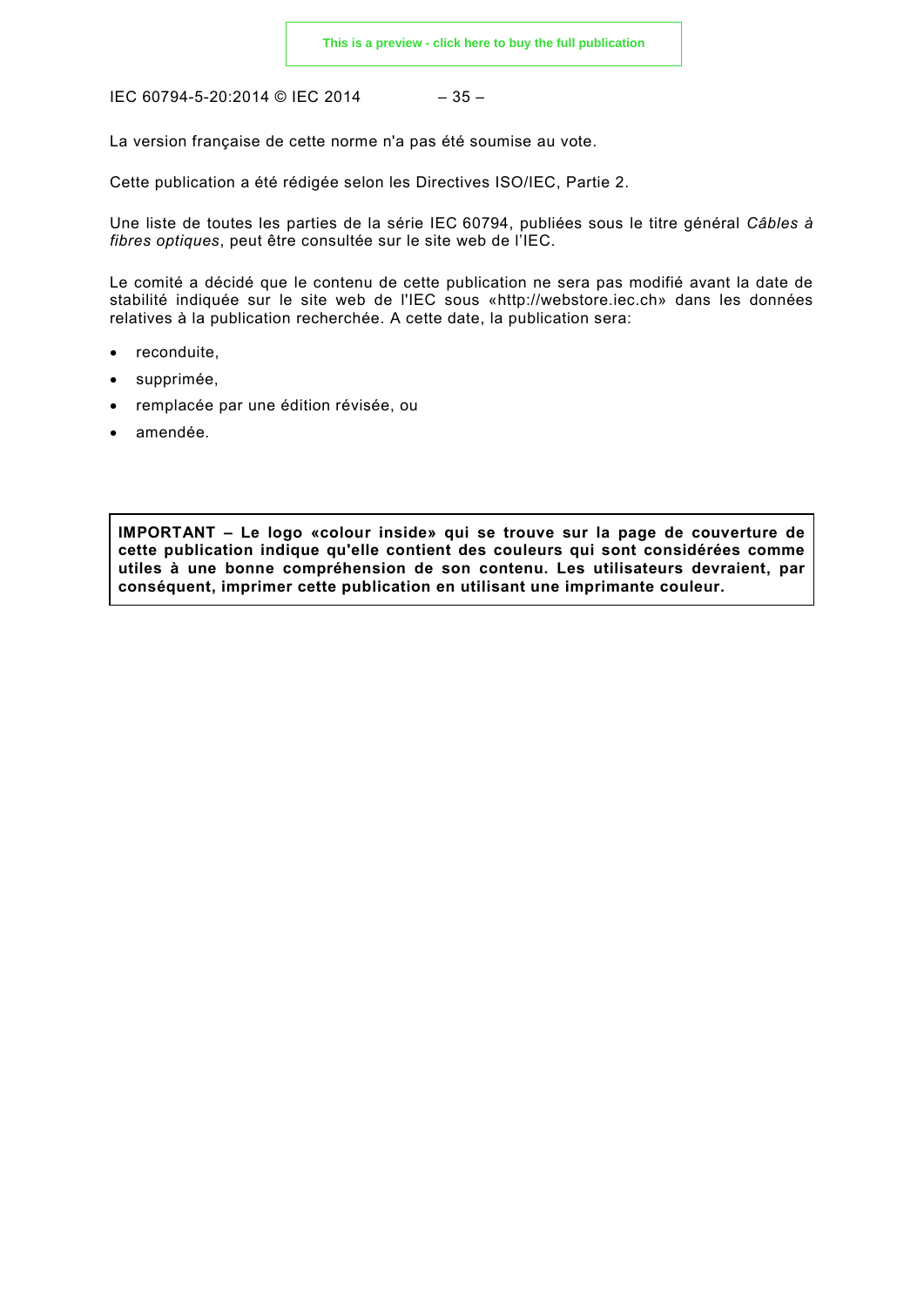$-36 -$  IEC 60794-5-20:2014 © IEC 2014

### **CÂBLES À FIBRES OPTIQUES –**

#### **Partie 5-20: Spécification de famille – Eléments fibres en microconduit extérieur, microconduits et microconduits protégés pour installation par soufflage**

#### **1 Domaine d'application**

La présente partie de l'IEC 60794 est une spécification de famille qui couvre les éléments fibres en microconduit extérieur, ainsi que les microconduits et microconduits protégés correspondants pour installation par soufflage. Les microconduits protégés sont destinés à des applications de conduits, d'enfouissement direct ou de câbles lacés.

Les éléments fibres en microconduit se différencient des câbles à fibres optiques en microconduit (voir l'IEC 60794-5-10) par une protection moindre des fibres contenues. De manière spécifique, les éléments fibres en microconduit reposent sur la structure du microconduit, du microconduit protégé ou du logement approprié pour supporter leur installation et pour fournir une protection mécanique supplémentaire à la fibre optique pendant la durée de vie du produit.

Les systèmes intégrant des éléments couverts par la présente norme sont soumis aux exigences de la spécification intermédiaire IEC 60794-5, le cas échéant.

L'Annexe A donne des exemples d'éléments fibres optiques en microconduit et de microconduits.

L'Annexe B est une spécification particulière-cadre pour les éléments fibres en microconduit extérieur et les microconduits associés, et contient certaines exigences minimales. Les spécifications particulières de produit peuvent être préparées sur la base de la présente spécification de famille en utilisant l'Annexe B comme guide. L'Annexe C indique des constructions normatives de produit pour les éléments fibres en microconduit, les microconduits et les microconduits protégés.

Les paramètres spécifiés dans la présente norme peuvent être affectés par l'incertitude de mesure provenant soit d'erreurs de mesure, soit d'erreurs d'étalonnage en raison du manque de normes appropriées. Il convient d'interpréter les critères d'acceptation en conséquence.

Le nombre de fibres soumises à essai doit être représentatif de la conception de l'élément fibre en microconduit et il convient qu'il fasse l'objet d'un accord entre le client et le fournisseur.

#### **2 Références normatives**

Les documents suivants sont cités en référence de manière normative, en intégralité ou en partie, dans le présent document et sont indispensables pour son application. Pour les références datées, seule l'édition citée s'applique. Pour les références non datées, la dernière édition du document de référence s'applique (y compris les éventuels amendements).

IEC 60304, *Couleurs de référence de l'enveloppe isolante pour câbles et fils pour basses fréquences*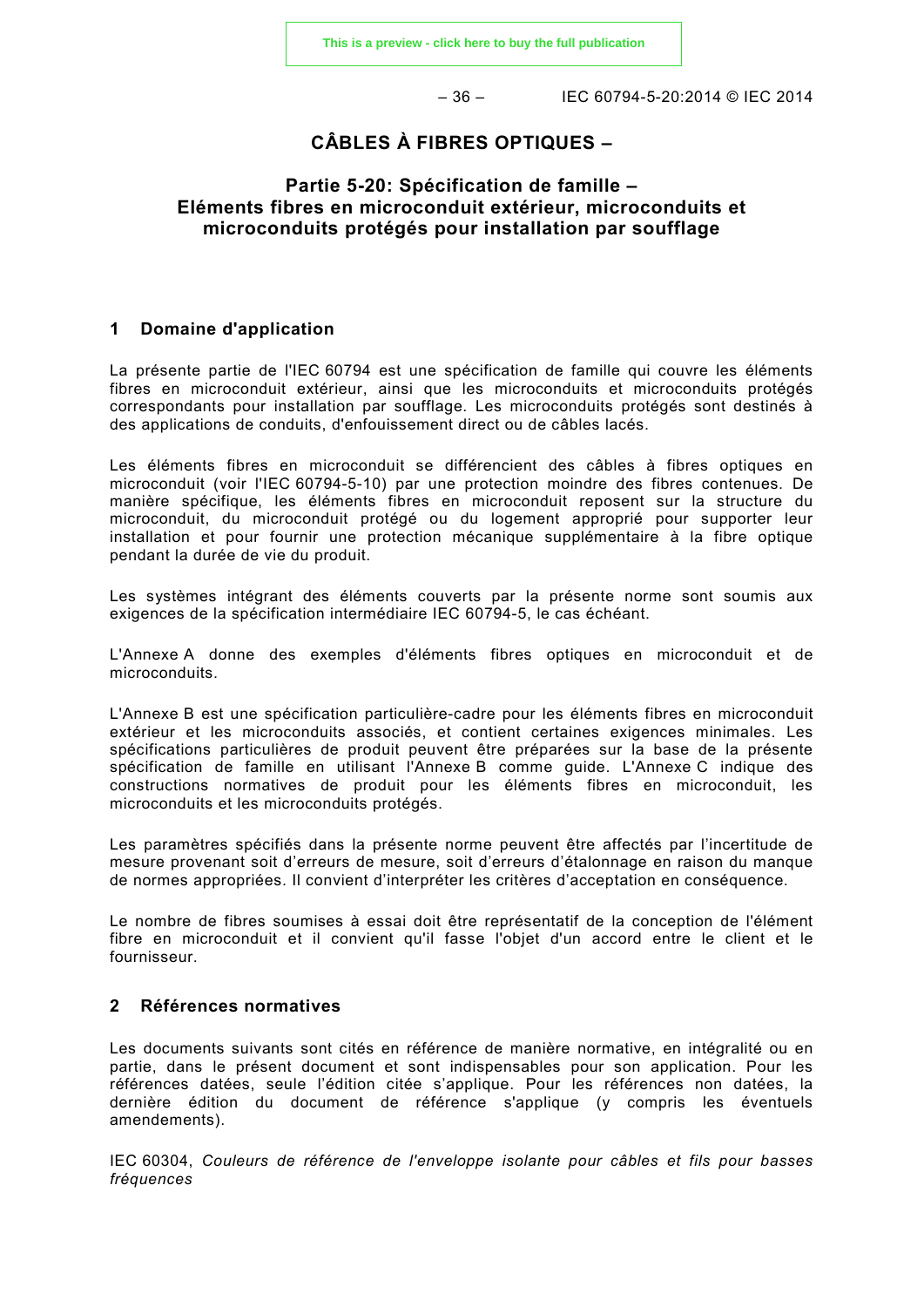IEC 60794-5-20:2014 © IEC 2014 – 37 –

IEC 60793-1-40, *Fibres optiques – Partie 1-40: Méthodes de mesure et procédures d'essai – Affaiblissement*

IEC 60793-1-53, *Fibres optiques – Partie 1-53: Méthodes de mesure et procédures d'essai – Essais d'immersion dans l'eau*

IEC 60793-2-10, *Fibres optiques – Partie 2-10: Spécifications de produits – Spécification intermédiaire pour les fibres multimodales de catégorie A1*

IEC 60793-2-50, *Fibres optiques – Partie 2-50: Spécifications de produits – Spécification intermédiaire pour les fibres unimodales de classe B*

IEC 60794-1-1, *Optical fibre cables – Part 1-1: Generic specification – General* (disponible en anglais seulement)

IEC 60794-1-2, *Câbles à fibres optiques – Partie 1-2: Spécification générique – Procédures de base applicables aux essais des câbles optiques*

IEC 60794-1-21, *Optical fibre cables – Part 1-21: Generic specification – Basic optical cable test procedures – Mechanical test methods* (disponible en anglais seulement)

IEC 60794-1-22, *Optical fibre cables – Part 1-22: Generic specification – Basic optical cable test procedures – Environmental tests methods* (disponible en anglais seulement)

IEC 60794-3:2001, *Câbles à fibres optiques – Partie 3: Spécification intermédiaire – Câbles extérieurs*

IEC 60794-5, *Câbles à fibres optiques – Partie 5: Spécification intermédiaire – Câblage en micro-conduits pour installation par soufflage*

IEC 60794-5-10, *Câbles à fibres optiques – Partie 5-10: Spécification de famille – Câbles extérieurs à fibres optiques en micro-conduit, micro-conduits et micro-conduits protégés pour installation par soufflage*

IEC 60811-202, *Câbles électriques et à fibres optiques – Méthodes d'essai pour les matériaux non-métalliques – Partie 202: Essais généraux – Mesure de l'épaisseur des gaines non métalliques*

IEC 60811-203, *Câbles électriques et à fibres optiques – Méthodes d'essai pour les matériaux non-métalliques – Partie 203: Essais généraux – Mesure des dimensions extérieures*

IEC 60811-501, *Câbles électriques et à fibres optiques – Méthodes d'essai pour les matériaux non-métalliques – Partie 501: Essais mécaniques – Détermination des propriétés mécaniques des mélanges pour les enveloppes isolantes et les gaines*

IEC 60811-601, *Câbles électriques et à fibres optiques – Méthodes d'essai pour les matériaux non-métalliques – Partie 601: Essais physiques – Mesure du point de goutte des matières de remplissage*

IEC 60811-602, *Câbles électriques et à fibres optiques – Méthodes d'essai pour les matériaux non-métalliques – Partie 602: Essais physiques – Séparation d'huile dans les matières de remplissage*

IEC 60811-604, *Câbles électriques et à fibres optiques – Méthodes d'essai pour les matériaux non-métalliques – Partie 604: Essais physiques – Mesure de l'absence de composants corrosifs dans les matières de remplissage*